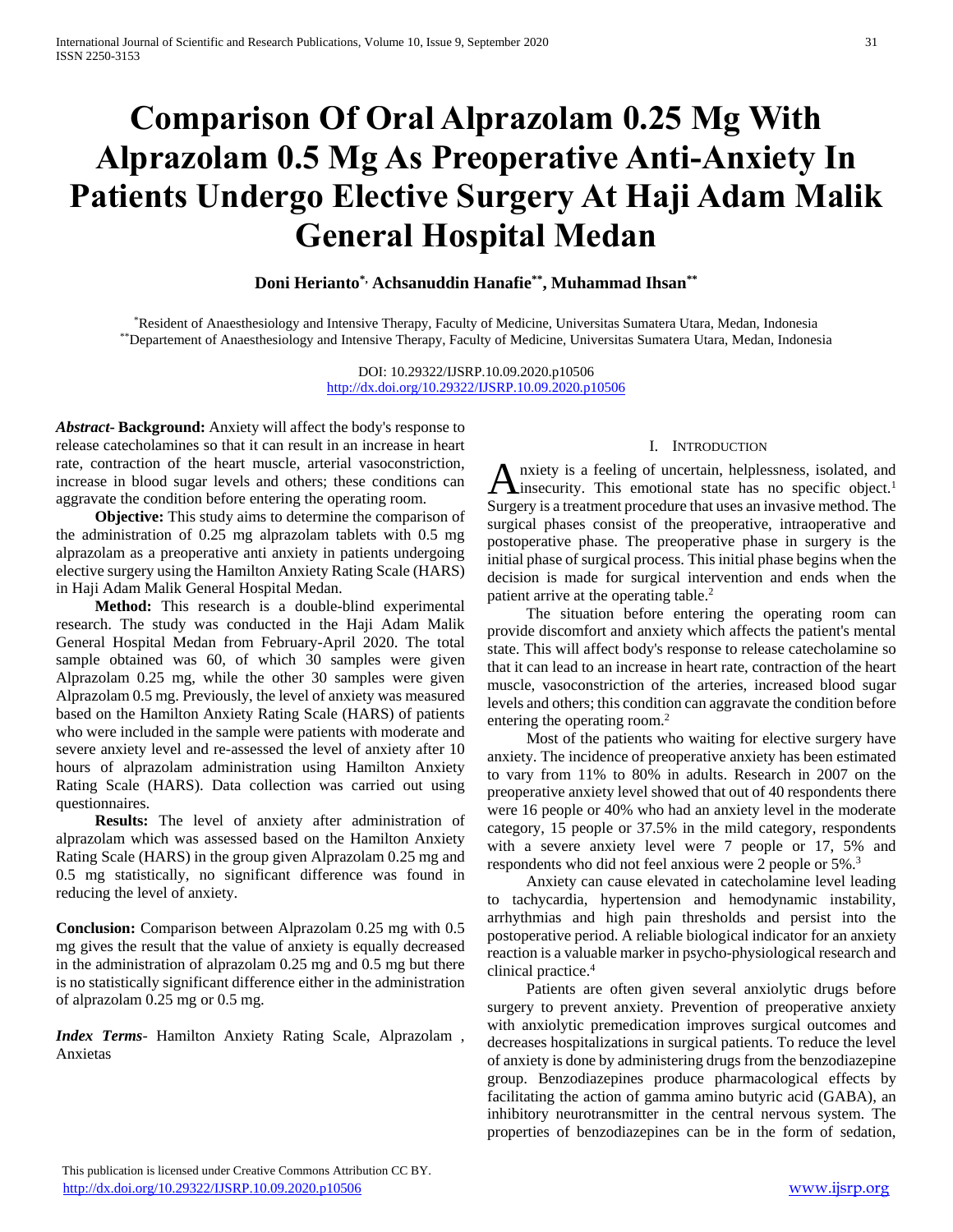anxiolytics, antidepressants, and hypnotics. Benzodiazepines include diazepam, alprazolam, lorazepam, midazolam, clonazepam, diazepam, and oxazepam.<sup>5</sup>

 Anxiety can be measured by measuring the anxiety level according to an anxiety measurement tool called the HARS (Hamilton Anxiety Rating Scale). The HARS scale is a measure of anxiety based on the appearance of symptoms in individuals experiencing anxiety. According to the HARS scale, there are 14 symptoms that appear in individuals who experience anxiety. Each item that is observed is given 5 levels of score (Likert scale) between 0 (Zero Present) to 4 (severe). The HARS scale was first used in 1959, which was introduced by Max Hamilton and has now become the standard in measuring anxiety, especially in clinical trial studies. The HARS scale has been proven to have high enough validity and reliability to measure Anxieties in clinical trial studies, namely 0.93 and 0.97. This condition indicates that measurement.<sup>6</sup>

Based on the literature study and related research results and also considering the level of anxiety, side effects and drug availability, so that in this study the administration of alprazolam 0.25 mg and alprazolam 0.5 mg orally as a premedication drug was to assess the level of anxiety during premedication in patients who were going to underwent elective surgery before entering the operating room using the HARS scale.

Consecutive sampling is a sample selection technique by which all subjects who come and meet the selection criteria are included in the study until the number of subjects is met. After obtaining approval from the Ethics Committee, Faculty of Medicine, University of North Sumatra, based on inclusion and exclusion criteria 60 research samples were collected. The population sampled was divided randomly into 2 groups, namely group A received Alprazolam 0.25 mg and group B received Alprazolam 0.5 mg by using the double blind method. One day before, surgery schedule was seen for the next day and all possible patients to be sampled were checked whether they met the inclusion criteria or not, after being assigned the patients were randomly randomized and determined whether they were group A or group B. The drug that had been prepared by one volunteer was given to volunteer 2 to be given to patients at night according to their group. After 10 hours of drug administration, patients will be assessed for anxiety levels by pre-trained participants according to the HARS scale.

#### III. RESULTS

This study was attended by 60 subjects who met the inclusion criteria. The characteristics of this study were displayed based on gender, age, religion, ethnic, education, and PS ASA.

## II. METHODS

 This study is an analytic study with experimental design carried out at Haji Adam Malik General Hospital Medan.

| 4.1 Demographic Data Table |  |
|----------------------------|--|
|----------------------------|--|

|                       | Group A                        | <b>Group B</b>                |                   |                    |  |
|-----------------------|--------------------------------|-------------------------------|-------------------|--------------------|--|
| <b>Characteristic</b> | <b>Alprazolam</b><br>$0,25$ mg | <b>Alprazolam</b><br>$0,5$ mg | <b>Total</b>      | ${\bf P}$<br>value |  |
|                       | $\mathbf n$                    | $\mathbf n$                   |                   |                    |  |
| Gender, n (%)         |                                |                               |                   |                    |  |
| Man                   | 13(43,3)                       | 14(46,7)                      | 27 (45)           |                    |  |
| Woman                 | 17(56,7)                       | 16(53,3)                      | 33(55)            | 0,797              |  |
| Age, Mean (SD)        | $40,0 \pm 7,9$                 | $34,4 \pm 13,1$               | 37,2<br>土<br>10,9 | 0,436              |  |
| Religion, $n$ $%$ )   |                                |                               |                   |                    |  |
| Muslim                | 13(43,3)                       | 19(63,3)                      | 32(53)            | 0,124              |  |
| Christian             | 17(56,7)                       | 11(36,7)                      | 28 (47)           |                    |  |
| Ethnic, $n$ $(\%)$    |                                |                               |                   |                    |  |
| <b>Batak</b>          | 17(56,7)                       | 17(56,7)                      | 34(57)            | 0,946              |  |
| Malay                 | 11(36,7)                       | 10(33,3)                      | 21(35)            |                    |  |
| Minang                | 1(3,3)                         | 2(6,7)                        | 3(5)              |                    |  |
| Javanese              | 1(3,3)                         | 1(3,3)                        | 2(3)              |                    |  |
| Education, $n$ $%$ )  |                                |                               |                   |                    |  |
| Bachelor              | 6(20,0)                        | 9(30,0)                       | 15(25,0)          | 0,529              |  |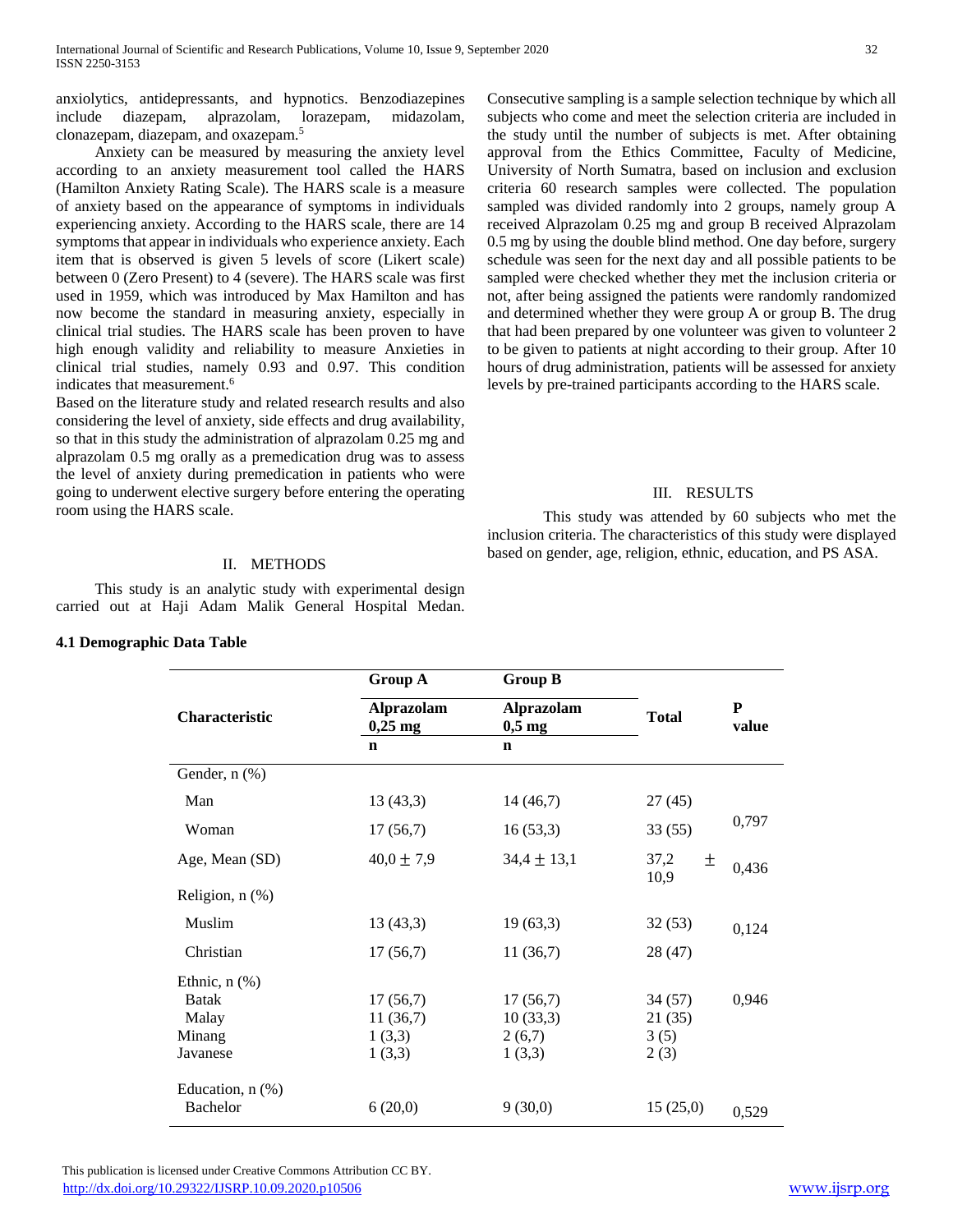International Journal of Scientific and Research Publications, Volume 10, Issue 9, September 2020 33 ISSN 2250-3153

| <b>SMA</b>    | 18(60,0) | 18(60,0) | 36(60,0) |       |
|---------------|----------|----------|----------|-------|
| <b>SMP</b>    | 3(10,0)  | 3(10,0)  | 6(10,0)  |       |
| SD.           | 3(10,0)  | 0(0)     | 3(5,0)   |       |
| <b>PS ASA</b> |          |          |          |       |
| I             | 11(36,7) | 14(46,7) | 25(42)   | 0.436 |
| П             | 19(63,3) | 16(53,3) | 35(58)   |       |
|               |          |          |          |       |

\*Mann-Whitney test

 Table 4.1 shows the distribution of social and clinical characteristics in this study, with a mean patient age of  $37.2 \pm 10.9$ years. Most of the patients were female with a percentage of 55.0%. Most patients were Muslim with a percentage of 53.0%, with the highest ethnic group being Batak, namely 57.0%. Most patients were with high school education, namely 60.0% and with the highest PS ASA II status at 58.0%. The samples in this study were entirely planned for elective surgery regardless of the anesthesia technique whether general anesthesia or regional anesthesia. From the results of the table after being entered into SPSS, the results obtained for the P value for gender  $P = 0.797$ , for age P = 436, religion P = 0.124, ethnicity P = 0.946, education  $P = 0.529$ , and PS ASA obtained P value = 0.436. It can be concluded that the patients in this study were relatively homogeneous ( $p > 0.05$ ).

### **4.2 Comparison of anxiety levels in patients before treatment**

|                              | Group              |           |                   |               | <b>Total</b> |                  |         |
|------------------------------|--------------------|-----------|-------------------|---------------|--------------|------------------|---------|
| <b>HARS</b> before treatment | Alprazolam 0,25 mg |           | Alprazolam 0,5 mg |               |              |                  | P value |
|                              |                    | $($ % $)$ |                   | $\frac{9}{0}$ | n            | $\mathcal{O}(6)$ |         |
| Mild anxiety                 |                    |           |                   |               |              |                  |         |
| Moderate anxiety             | 18                 | 60        |                   | 56,7          | 35           | 58.3             | 0.795   |
| Severe anxiety               |                    | 40        |                   | 43.3          |              | 41.7             |         |

\*Mann-Whitney test

 Based on the table 4.2, subjects with mild anxiety levels were not included in this study, the group receiving alprazolam 0.25 mg was 18 people (60%), the group receiving Alprazolam 0.5 mg with The level of severe anxiety was 17 people (56.7%). While subjects with severe anxiety levels in the group receiving alprazolam 0.25 mg were 12 people (40%), the group receiving alprazolam 0.5 mg with severe anxiety levels was 13 people (43.3%). The total number of patients with moderate anxiety levels in this study was 35 people (58.3%) and the total number of patients with moderate anxiety levels in this study was 25 people (41.7%). From the results of the table after being entered into the SPSS, the p value was 0.795 which can be concluded that the patients in this study were relatively homogeneous  $(p > 0.05)$ .

#### **4.3 Comparison of anxiety levels in patients after treatment**

|                                         |                  | Group |                  |                   |                 | <b>Total</b> |                  |         |
|-----------------------------------------|------------------|-------|------------------|-------------------|-----------------|--------------|------------------|---------|
| HARS after treatment Alprazolam 0,25 mg |                  |       |                  | Alprazolam 0,5 mg |                 |              |                  | P value |
|                                         |                  | n     | $\mathcal{O}(6)$ |                   | $\mathcal{O}_0$ | n            | $\mathcal{O}(6)$ |         |
|                                         | Mild anxiety     |       | 60               |                   | 60              | 36           | 60               |         |
|                                         | Moderate anxiety |       | 30               |                   | 40              |              | -35              | 0.757   |
|                                         | Severe anxiety   |       |                  |                   |                 |              |                  |         |

\*Mann-Whitney test

Based on the table 4.3, there were 18 people (60%) with mild anxiety levels in patients after 10 hours administration of alprazolam 0.25 mg and the group that received Alprazolam 0.5 mg with mild anxietas levels were 18 people ( 60%). Subjects with moderate anxiety levels in the group receiving alprazolam 0.25 mg were 9 people (30%), while the group receiving Alprazolam 0.5 mg with moderate anxietas was 12 people (40%). While the subjects with severe anxiety levels in the group receiving alprazolam 0.25 mg were 3 people (10%) and the group receiving alprazolam 0.5 mg with severe anxiety levels was not found (0%). The total number of patients with mild anxiety levels was 36 (60%), 21 patients (35%) had moderate anxiety levels, and the total patients with severe anxiety levels in this study were as many as 0.25 mg of alprazolam. 3 people (5%). From the results of the table after being entered into the SPSS, the p value was 0.757 which can be concluded that the patients in this study were relatively insignificant ( $p$  > 0.05).

This publication is licensed under Creative Commons Attribution CC BY. <http://dx.doi.org/10.29322/IJSRP.10.09.2020.p10506> [www.ijsrp.org](http://ijsrp.org/)